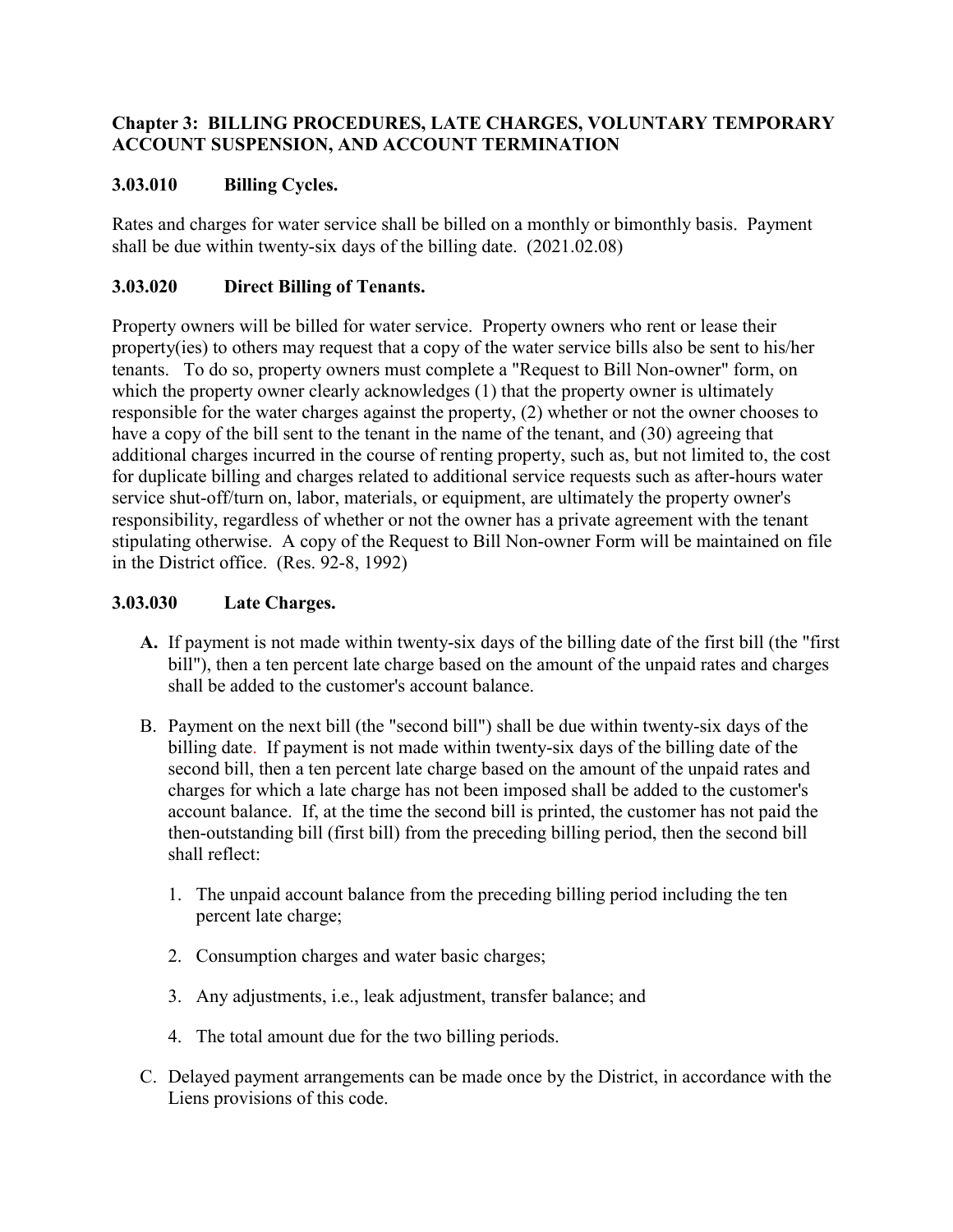D. The District Manager or the Finance Manager is authorized to waive one late charge for residential customers who have not had previous late charges added to their accounts and who have reasonable justification for the late payment**.** (Res. 2020.02.08)

#### **3.03.040 Final Notice of Delinquent Account.**

- A. RCW 57.08.090 authorizes the District to turn off all or part of a customer's water service after charges for water supply are delinquent for a period of sixty days. Pursuant to that statutory authority, when the amount of the first bill described in Section 3.03.030 has been outstanding for at least sixty days, the District may mail a final notice to the customer.
- B. The final notice shall contain the following:
	- 1. A statement showing the customer's aged account balance, including all late charges.
	- 2. A statement informing the customer that the entire account balance, including the total amount due for any unpaid billing periods plus all late charges, must be paid within seven days of the final notice printing date, and clearly setting forth the date required for payment (the date required for payment shall be referred to on the final notice as the "pay by date").
	- 3. A statement advising the customer that:
		- a. Failure to pay the entire account balance by the pay by date will result in additional costs and termination of water service beginning at eight a.m. on the last Tuesday of the month; and
		- b. Service will not be restored until the customer pays the entire delinquent account balance in full, including all charges and fees applicable to service restoration as set forth in Appendix 3A.
- C. Final Notice to Known Rental Properties.
	- 1. If the delinquent account is for service provided to a known rental property, then as a courtesy to the resident, telephone notice shall be provided or a "door hanger" notice shall be delivered to the service address and left in a prominent place. The telephone notice or door hanger notice shall contain substantially the same information as the final notice. A final notice shall be mailed to the property owner.
	- 2. If a property owner has authorized the district to send a copy of the bill to tenants pursuant to Section 3.03.020, then a final notice will be mailed to both the property owner and the tenant. (Res**.** 2020.12.42)

#### **3.03.050 Resolution of Delinquent Accounts; Turnoff.**

A. After the District has mailed a final notice as provided in Section 3.03.040, if full payment of the entire account balance is received by the District by the final notice due